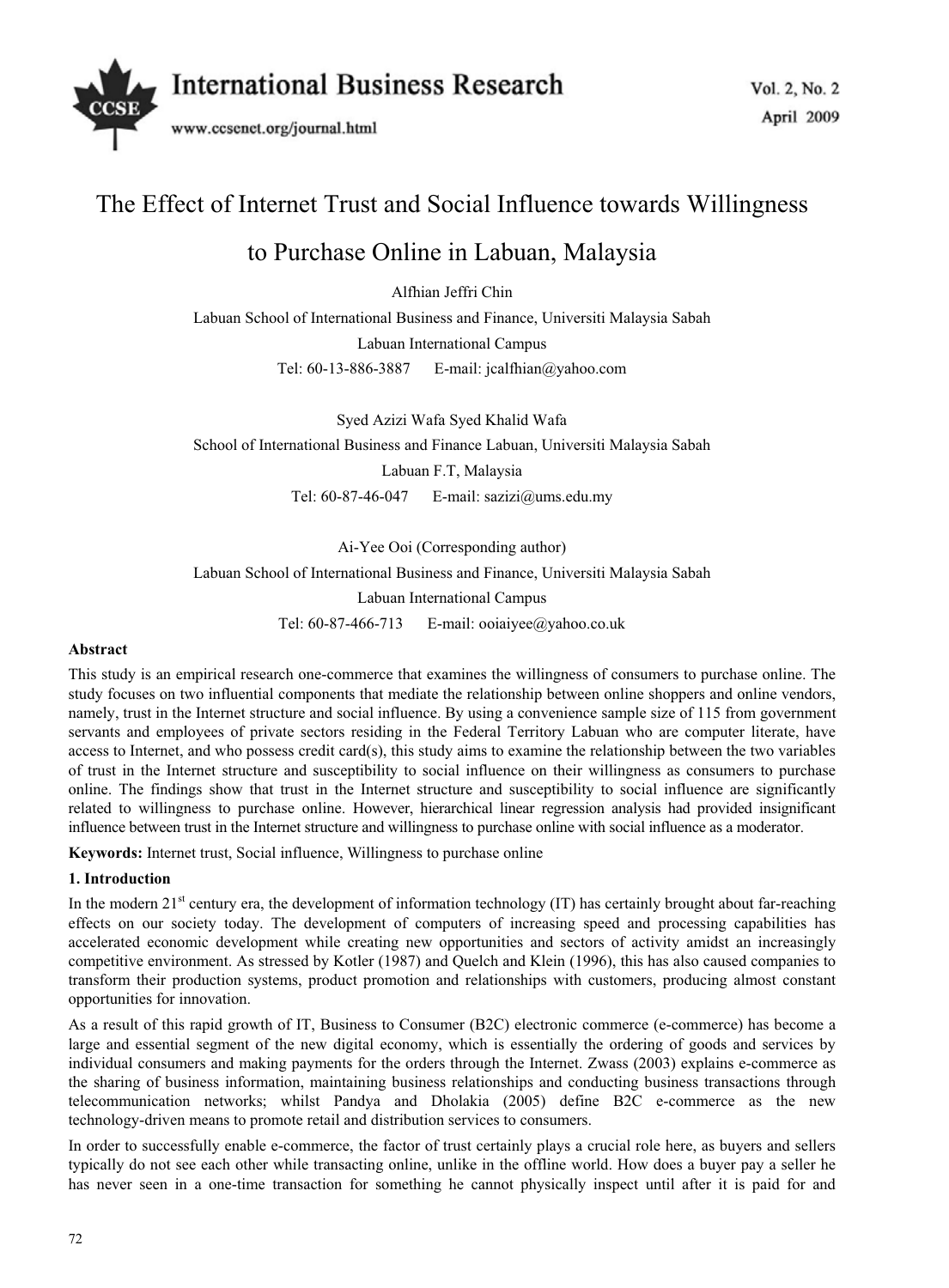delivered? Trust is the key; as stated by Dasgupta (1988), "trust is of much importance precisely because its presence or absence can have a strong bearing on what we choose to do and, in many cases, what we can do."

To address this issue of e-commerce risk perception by consumers, significant research was performed by (Kim & Prabhakar, 2000; Salam *et al.*, 2003) to understand and minimize the incidence and consequences of risk. Their studies have inferred that these risks would significantly impact the success and viability of the virtual transaction environment.

One of the major factors that could impede the growth of e-commerce is the concern for information privacy. (FTC, 2000; Hoffman *et al.*, 1999; Malhotra *et al.*, 2004). Although many online businesses have broadly implemented online privacy policies designed to signal trustworthy organizational practices (Meinert *et al.*, 2006; Pollach, 2006) and there has also been evidence that these policies do positively influence users' confidence in buying online (Earp & Baumer, 2003); many users still believe that providing information online can result in personal privacy problems (Sinclaire *et al.*, 2006).

The second major factor impeding the growth of e-commerce would be the fear of information security itself (Hawkins *et al.*, 2000; Roberts, 2004). Security issues continue to present challenges to retaining current online customers and attracting new ones for all online organizations in general, whether for commercial entities or the government, and especially for online banks in particular (Rombel, 2005). Nearly 60 percent of the respondents to a recent Gartner survey said they were concerned or very concerned about their online security (Roberts, 2004).

Some examples of the information hazards that have occurred include leaks in personal data, security breaches, software flaws, Internet scam and identity theft, all of which frequently make the headlines today. These dangers would certainly influence Internet users' online behaviour in increasing protection of their privacy and minimizing their exposure to security threats. According to the Consumers Report (2005), it was found that 9 out 10 United States of America's Internet users over 18 have made changes to their online behaviour due to fear of identity theft, whilst 30 percent said they have reduced their overall use of Internet, followed by 25 percent stating they have stopped buying things online, and another 29 percent reporting they have cut back on how often they buy things online.

To counter the argument against information security, some researchers have argued that the reliance on the e-commerce process itself has replaced the perception of trust (Shneiderman, 2000), while Friedman *et al.* (2000) supported the views that even on the Internet, people trust people, not technology. Furthermore, the e-commerce industry is showing signs of approaching maturity; as pointed out by Crockett (2006), who predicted that the number of households with Internet access will only increase by 3 percent in the next three years, i.e. from 64 percent in 2006 to 67 percent in 2009.

On the other hand, the development of e-commerce could still be in a volatile stage, as a survey by Cole (2003) of American Internet users and non-users found that fewer adult Internet users have purchased online in 2002 than in the previous two years, and that more than half of Internet purchasers spent less than they intended when shopping online. Additionally, the Boston Consulting Group estimated that 65 percent of Internet buyers, accounting for 80 percent of the dollar value of prospective purchases, terminated their transaction before checking out (Maravilla, 2001). This evidence highlights the importance and significance of understanding the behavior of online purchasers in e-commerce.

Thus, this study attempts to examine the possible change of consumers' online purchase behavior arising from their trust in the Internet structure and social influence by using data collected from people in the Federal Territory of Labuan<sup>1</sup>. The aim of this paper is to examine the relationship between trust in the Internet and social influence towards consumer willingness to purchase online.

#### **2. Literature review**

The last thirty years has witnessed a tremendous increase in the strength of e-commerce both from the perspective of researchers as well as real-life practitioners, where unlike before, e-commerce was a relatively unknown term to many. However, the willingness of consumers in providing their personal information or their inclination to purchase online remains the major obstacle to the rapid growth of e-commerce in this informative age.

The pioneer studies on e-commerce were initiated by two models, namely the Elaboration Likelihood Model by Petty and Cacioppo's (1986), and Chaiken and Eagly's (1983) Heuristic-Systematic Model. The objectives of both studies were to identify key factors that influence online information-giving behavior. It was identified that relevant reference groups and media are the primary social influences on consumer willingness to provide information online or to purchase online. In addition, there are six other studies that addressed consumer willingness to complete a transaction on the Internet. These studies had identified the factors of trust in the online store (Jarvenpaa *et al.*, 2000), trust in the vendor (Pennington *et al*., 2003), trust in organizational practices (Smith *et al.*, 1996) and the web site features (Belanger *et al.*, 2002; Gefen & Straub, 2004; Pennington *et al.*, 2003), which can also be characterized as the consumer's perception of the online firm. The study of user trust characteristics that include risk beliefs was covered by Malhotra *et al.* (2004), while studies on user attitude and risk perception (Jarvenpaa *et al.*, 2000), and individual trusting character (Gefen *et al.*, 2003) were also based on risk beliefs or tendencies.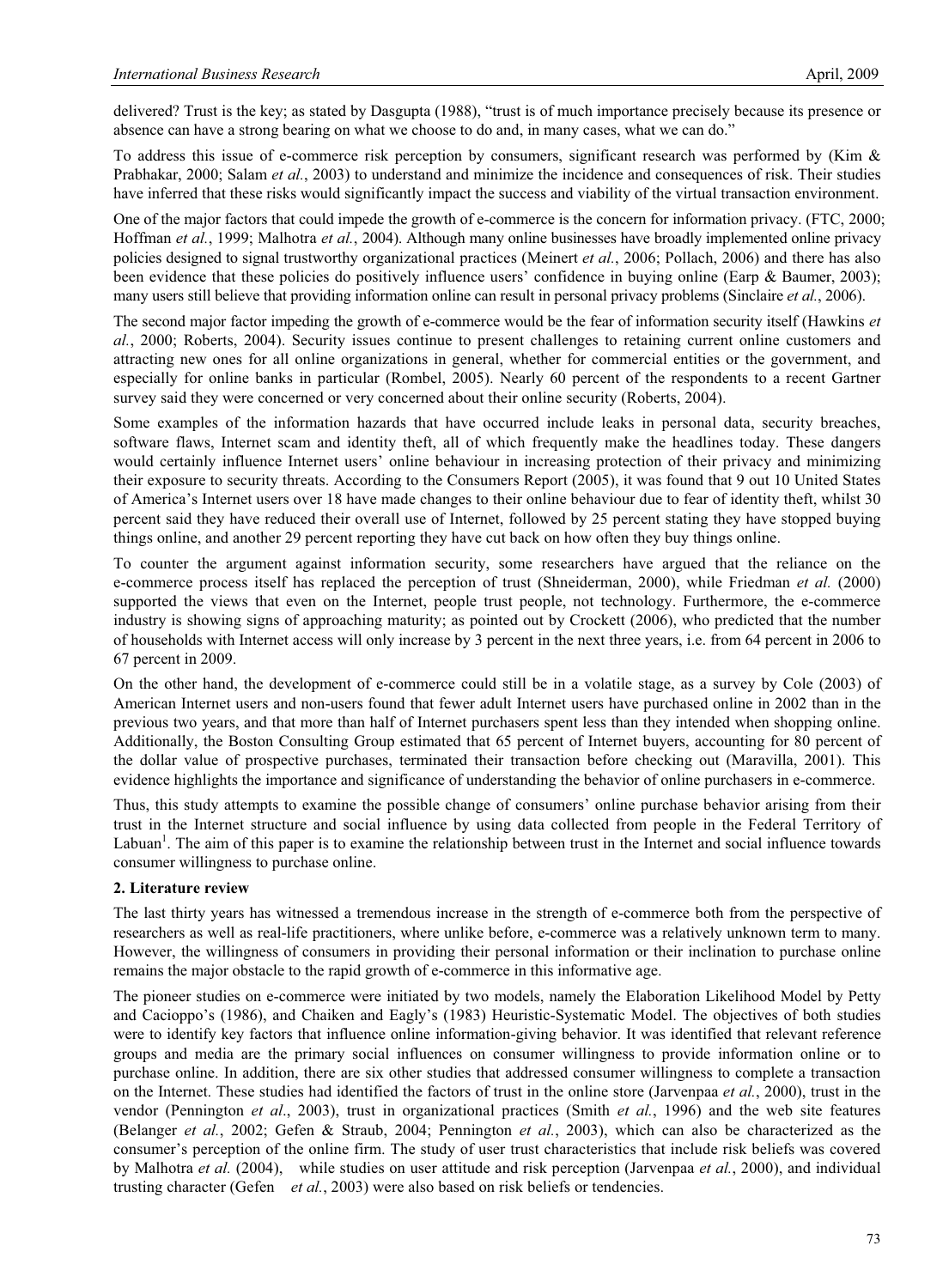Evidence of a link between the positive perception of Internet privacy and security and the desire for making Internet purchases was covered in two studies by George (2002, 2004). The specific factors of trust in the Internet channel were addressed in a model of consumer trust in Internet shopping (Lee & Turban, 2001) which includes a construct of trust in the computerized medium based on perceived technical competence, perceived system performance and user understanding of the system itself. In a similar model of e-commerce relationship trust, McKnight and Chervany (2001) discovered institution-based structural assurance as a factor affecting trust-related Internet behaviour. In this said research, the structural assurance was characterized as "technological Internet safeguards" such as encryption. The structural assurance aspect of the institution-based trust can be compared to the "technology trust" contract defined by Ratnasingham and Povlou (2002) as the subjective probability by which users believe that the underlying technology infrastructure is capable of facilitating transactions securely according to their expectations.

Generally in IT studies, social influence is referred to in some literature as normative belief structures or social norms, where it is frequently decomposed into relevant reference groups. Taylor and Todd (1995) decomposed the sources of social influence into three groups of people: peers, superiors and subordinates. According to their study, influence from peers and superiors were both found to be significantly related to the subjective norm construct that leads to behavioural intention and usage of technology (Taylor & Todd, 1995). Another study conducted by Lewis, Agarwal, and Sambamurthy (2003) analyzed social influence from organizational peers, informal circles, professional peers, supervisors, and senior leaders, only to find no significant effect from any of these sources of social influence.

However, in the context of e-commerce, Limayem *et al.* (2000) further identified three other components of social influence namely friends, family, and media, in a longitudinal study that examined online buying intentions. Results from this study indicated that media had the strongest influence on online shopping, followed by family influences. However, the influence of friends had no significant effect on the intention to shop online (Khalifa & Limayem, 2003; Limayem *et al.*, 2000). Hwang (2005) found that all these same three components of social influence (friends, family, media) were significantly related to online trust, while Bhattacherjee (2000) found external influences in the form of mass media such as news reports and popular press to have a huge effect on the subjective norms leading to the acceptance of e-commerce.

Predictors on whether an individual will buy online or otherwise were investigated by Bellman, Lohse and Johnson (1999). They found that the most crucial determinant of buying on the web was based on previous Internet usage behavior, such as using the Internet to search for product information, while Vellido *et al.* (2000) found that the willingness to purchase online was best predicted by consumer risk perception of shopping on the Internet. Furthermore, Bhatnagar *et al.* (2000) developed a two-part definition of perceived risk to examine its impact on the willingness to purchase online. The two types of risks were defined as product category risk and financial risk. Their results indicated that increases in both types of risks generally decreased the likelihood of purchasing online.

The actual motives for online shopping have long been the focus of consumer and retail researchers. Babin *et al.* (1994) identified two dominant shopping motives: shopping for fun (hedonic) and shopping with a goal in mind (utilitarian). Wolfinbarger and Gilly (2001) also agreed on these two motives being typical of online shoppers. Goal-oriented shoppers were found to value four attributes of online shopping, namely (1) convenience, (2) information, (3) selection and (4) the ability to control the shopping experience. Meanwhile, the fun-oriented shoppers reported browsing the Internet for fun through auctions, visits to hobby-related sites and bargain hunting. Internet shopping for fun takes advantage of the Internet as a vast repository of information. As the Internet matures, its importance as a source of product information is a major benefit of online shopping (Evans & Wurster, 1999). Though information-rich, the Internet still does not seem to be used as a total substitute for other sources of information. For example, Ramaswami *et al.* (2000) reported that online shoppers of financial products used both online and offline channels in their information search activities. Furthermore, in a study of new car buyers, Ratchford *et al.* (2001) found that heavy users of Internet sources were also heavy users of printed sources of information such as car ratings books and dealer brochures.

Bhatnagar *et al.* (2000) found that customers' perceived convenience of shopping on the Internet had a positive impact on their willingness to purchase online. However, Ramaswami *et al.* (2000) found that for those who use online information sources for buying financial products, shortage of time availability was not associated with the propensity to conduct an online search for these products or to purchase these products online. In other words, those that were hard-pressed for time did not use online shopping more than those who had more free time available. This same result was supported by another research conducted by Alreck and Settle (2002) who found a difference between consumer perception and behavior towards Internet shopping and time saving behavior.

While the characteristics of the shoppers' perceived risk are essential in predicting the willingness to purchase online, Internet shopping is also impacted by the type of products being sold online. According to Bhatnagar *et al.* (2000), it was discovered that high-risk products such as products that are technologically complex or high priced were less likely to be purchased online. Vijayswathy (2002) found that the willingness to purchase online was inversely related to the tangibility of the product. High cost intangible items such as auto financing generated a higher intention to purchase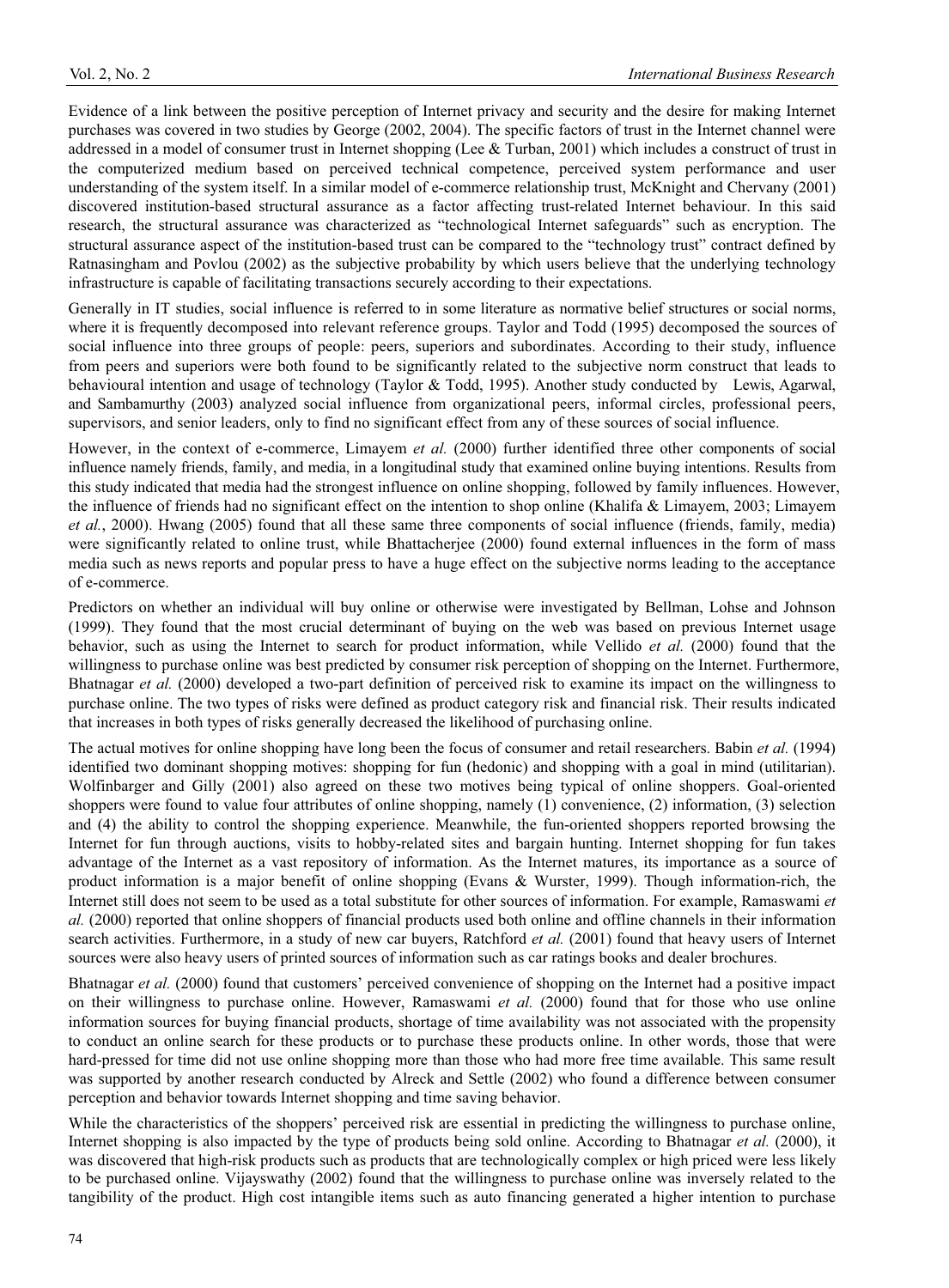rating than high cost tangible products such as household appliances. Rosen and Howard (2000) hypothesized that homogeneous goods such as books and music are more suited to online sales compared to differentiated products that require a physical inspection.

### **3. Theoretical frame work and research methodology**

Based on the early discussion, researchers of the online trust literature provided evidence that users' belief in the trustworthiness of the online medium is linked to the willingness to provide personal information (Lee & Turban, 2001) and the intention to make online purchases (George, 2004). Research by Gefen and Straub (2004) indicated that the inclusions of features that convey a sense of human presence are positively related to individuals' willingness to provide personal information online. Furthermore, social influence (friends, family, and media) is strongly associated with willingness to provide personal information online (Bhattacherjee, 2000; Hwang, 2005; Limayem *et al.,* 2000) and increased purchasing likelihood (Noteberg *et al.*, 2003)

Thus, this study considers the relationship between two main independent variables and consumers' willingness to buy goods or services via Internet. The two independent variables are (1) trust in the Internet and (2) susceptibility to social influence. The dependent variable of this study is willingness to purchase online. This research framework is adopted from the study of Sinclaire (2007) "Initial Trust Formation in B2C E-commerce". The research framework is present in figure 1.

Figure 1 illustrates a schematic diagram of the research model to be employed in this study. Definition of the variables used in this study: The dependent variables are trust in the Internet and social influence, while the independent variable is willingness to purchase online.

Trust in the Internet infrastructure is defined as trust in the safety and integrity of the fundamental security measures used to protect personal information during online transactions (McKnight & Chervany, 2001). Social influence is defined as user susceptibility to social or interpersonal influence and the tendency of a person to change their online information-giving behavior as a result of social pressure (McGuire, 1968). Willingness to purchase online refers to self-report measure of willingness to purchase goods or services to satisfy needs and desires (Belch and Belch, 2004) via the Internet.

#### *3.1 Research hypotheses*

Based on the theoretical framework in Figure 1, five research hypotheses were developed.

H1: Trust in the Internet is positively related to willingness to purchase online.

H2: Susceptibility to social influence is positively related to willingness to purchase online.

H3: Susceptibility to social influence is positively related to trust in the Internet.

H4: Trust in the Internet is positively linked to susceptibility social influence.

H5: The interaction of trust in the Internet and susceptibility to social influence is positively linked to willingness to purchase online.(Since there are evidence of interaction effects, these four hypotheses address possible mediation and/or moderation effects among the four constructs in the research model).

# *3.2 Research approach*

This study is based on empirical approach as it attempts to analyze the relationship between the independent variable of willingness to purchase online and the dependent variables of Internet trust and social influence. However, this study will be an exploration study as there are not many studies conducted. Thus, dependent variables will also be the moderating and intervening variables.

#### *3.3 Research design*

#### 3.3.1 Sample of analysis

The population of this study will be using convenience samples among government servants and employees of private sectors residing in Federal Territory Labuan, Malaysia. However, the samples must equate with computer knowledge, have an internet access and holding and using credit cards for shopping. These three elements are prerequisites for e-commerce application to be successful.

#### 3.3.2 Data collection method

The method of data collection was utilizing non-probability-sampling technique, that is, convenience sampling due to time and budget constraints. The questionnaires were distributed to the public personally, through family members and friends. The targeted group was government servants and employees of private-sectors as most of them are computer literate and holding credit cards.

#### 3.3.3 Data analysis

For the data analysis of this study, the Statistical package for Social Sciences (SPSS) version 14.0 will be used firstly to obtain the descriptive statistics such as frequencies, mean, and standard deviations. Subsequently, this will be followed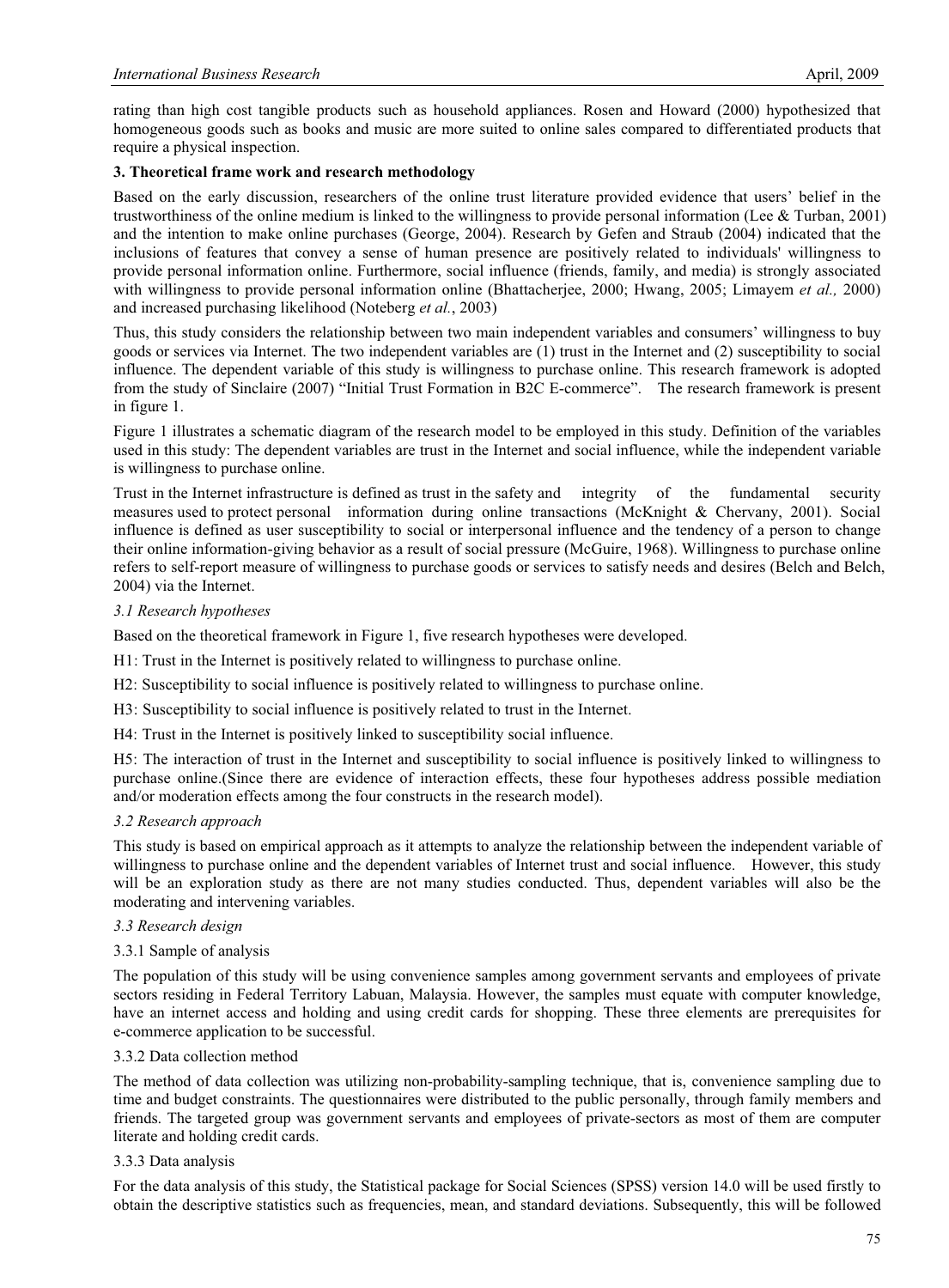by reliability tests to evaluate the consistency in each item of the variables used. The Cronbach's alpha coefficient is expected to be 0.6 or more to establish goodness or accuracy measures. The hypothesis testing based on simple and multiple regression analysis were conducted to test the relationship between the independent and dependent variables. In addition, to observe the effects of moderating variables on the relationship between the independent and dependent variables, Hierarchal Regression was conducted.

#### 3.3.4 Questionnaire

The questionnaire for this research was adapted from the questionnaire constructed and used by Dr. Jollean K. Sinclaire in the research on Initial Trust Formation in B2C E-commerce with some minor modifications. The questionnaire was presented in dual languages, English and Bahasa Malaysia. The said questionnaire was divided into two sections. Section I was to collect information relating to demographic items. There were 8 questions where the respondents were required to select one answer or complete the blank. Section II was designed to collect information relating to the Trust in the Internet, Social Influence and Willingness to purchase online. This section contained 11 items whereby the respondents were required to choose one answer out of five alternatives. The scale used was called the Likert scale whereby the five alternatives are "strongly disagree, disagree, neutral, agree, and strongly agree.

#### **4. Research findings**

#### *4.1 Overview of data collected*

A total of 200 questionnaires were distributed to the respondents. From the total of 200 questionnaires, 115 were returned on time for the analysis process. This represents an average response rate of 57.5 percent.The 115 respondents consist of 69 males and 46 females, aged between 25 to 60 years old, with the mean value of the age of 37.0957. The respondents comprise 48 Malays, 28 Chinese, 2 Indians, 22 Bumiputras and 15 foreigners. The Bumiputras comprise Sabah and Sarawak natives, namely Kadazans, Dusuns, Ibans, Bidayus and other native groups. Meanwhile, the foreigners, mostly expatriates working and residing in Labuan, were Germans, English, Australians, South Africans and Nigerians. The respondents reported using the internet extensively with 69.6 percent using the internet daily while 25.2 percent using the internet weekly and 5.2 percent using the Internet monthly. Almost 60 percent of the respondents had used Internet for more than 10 years. However, 38.3 percent of the respondents never purchase goods or services on the e-commerce, 41.7 percent had purchase a couple of times in a year and 19.1 percent had purchase monthly on the e-commerce. 33 percent of the respondents own 1 credit card, 25 percent own 2 cards, and approximately 41 percents hold 3 or more cards.

#### *4.2 Reliability test*

Reliability tests were conducted using Cronbach's alpha to measure the stability and internal consistency of the obtained data in this study. As the value is greater than 0.7, the data is deemed reliable and consistent (Nunnally, 1979). Refer to Table 1, the value obtained for all the variables is 0.901. The reliability for trust in the internet structures questions is high, with value of 0.877. The statistic for reliability test for social influences is 0.771 and willingness to purchase online is 0.939. Therefore, it can be said that the overall Cronbach's Alpha values obtained for all variables from the survey data are relatively high, indicating a relatively high probability of stability and internal consistency in the survey questions and the data obtained.

#### *4.3 Mean and Standard Deviation of Variables*

The mean value of total willingness to purchase online is 2.7983, while the standard deviation is 1.0709. On the scale of 1 to 5, the mean value of willingness to purchase online is slightly below the neutral point. The result indicates that most of the samples are willing to purchase goods and services through the Internet. All facets of trust in the Internet structures mean value is 2.7217 and the standard deviation is 0.8595. On a scale of 1 to 5, the mean value is slightly below the neutral point. This shows that most of the samples trust in the Internet structures. Similar to other variables, all the facets of social influences mean value is slightly below the neutral point. The mean value is 2.4812, while the standard deviation is 0.92422. The result can be concluded as the samples are influences by family members, friends and media in deciding whether to purchase goods or services via Internet.

# *4.4 Regression Analysis*

The simple and multiple regression analysis were conducted to determine the relationship between dependent variable of willingness to purchase online and the independent variables of trust in the Internet and social influences. A simple linear regression analysis was used for each independent variable that explained its influence on the dependent separately. However, the multiple linear regression analysis performed is used to combine independent variables which explained its influence on the dependent variable collectively. Meanwhile, the hierarchical regression analysis was used to measure the moderating variable in the independent variable which explained its influence on dependent variable separately with rules included.

4.4.1 Hypothesis 1:Trust in the Internet is positively related to willingness to purchase online

Trust in the Internet as independent variable was entered into a linear regression model equation with willingness to purchase online as the dependent variable. The result from Table 3 shows that there is significant relationship between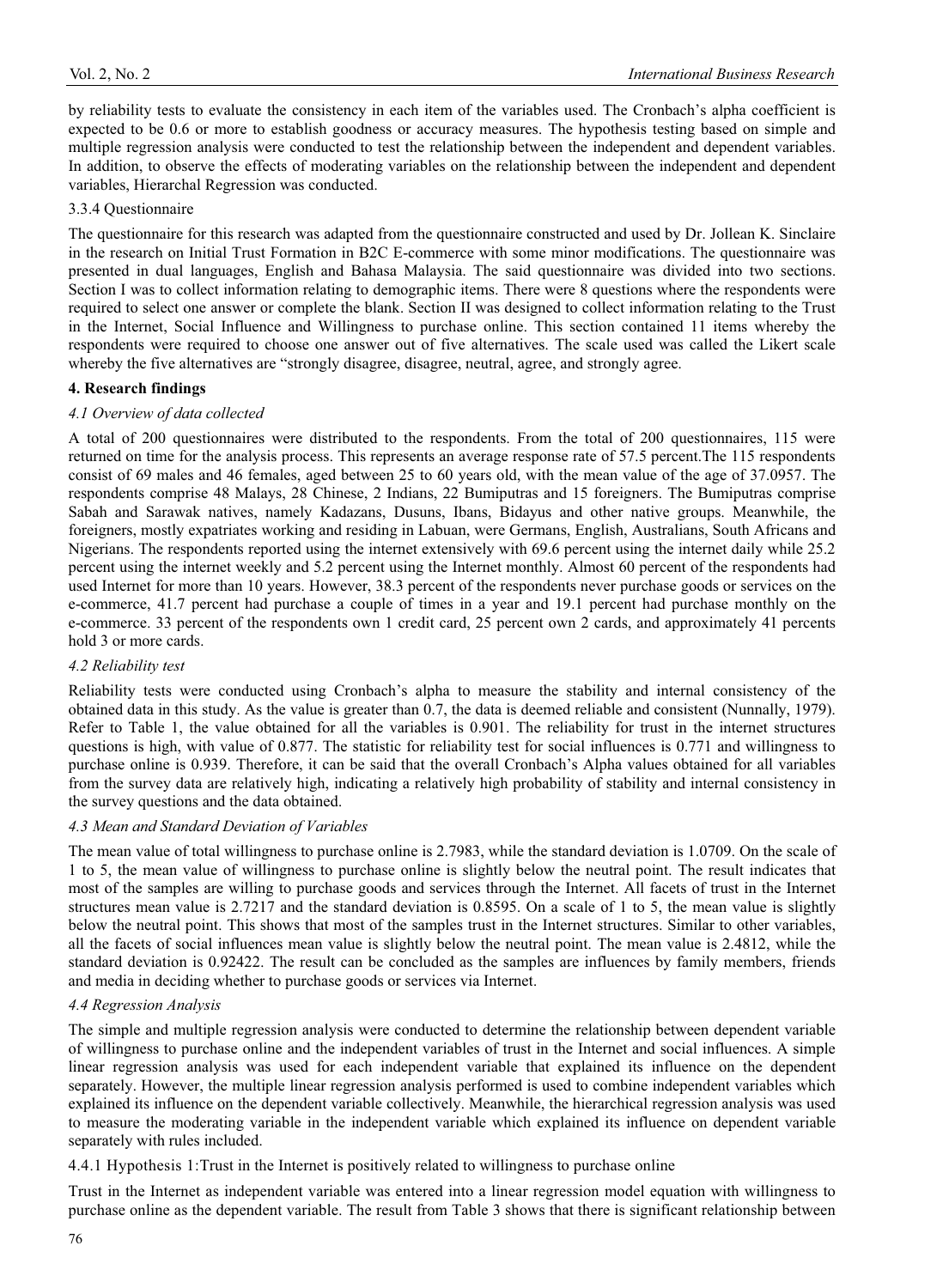trust in the Internet and willingness to purchase online at 1% level. The Durbin-Watson value of 1.904 indicates that there is no autocorrelation problem. The Beta test of slope  $(\beta = 0.876)$ , indicates that there is a highly positive related between trust in the Internet and willingness to purchase online.

4.4.2 Hypothesis 2: Susceptibility to social influence is positively related to willingness to purchase online

Social influence was entered into a linear regression model equation as independent variable, while willingness to purchase online as the dependent variable. From Table 4, the result shows that there is significant relationship between trust in the Internet and willingness to purchase online at 1% level. The Durbin-Watson value of 1.904 indicates that there is no autocorrelation problem. The Beta test of slope  $(β = 0.301)$ , indicates that there is a positive related between social influence and willingness to purchase online.

4.4.3 Hypothesis 3:Susceptibility to social influence is positively related to trust in the Internet

Social influence as independent variable was entered into a linear regression model equation, with trust in the Internet trust as the dependent variable. As shown in Table 5, it shows that there is significant relationship between trust in the Internet and trust in the internet at 1% level. The Durbin-Watson value of 1.935 indicates that there is no autocorrelation problem. The Beta test of slope  $(β = 0.416)$ , indicates that there is a positive relationship between social influence and trust in the internet.

4.4.4 Hypothesis 4:Trust in the Internet is positively linked to susceptibility social influence

Trust in the Internet as independent variable was entered into a linear regression model equation, with social influence as the dependent variable. From Table 6, it shows that there is significant relationship between trust in the Internet and social influence at 1% level. The Durbin-Watson value of 1.935 indicates that there is no autocorrelation problem. The Beta test of slope ( $\beta = 0.387$ ), indicates that there is a positive relationship between trust in the Internet and social influence.

4.4.5 Hypothesis 5:The interaction of the trust in the Internet and susceptibility to social influence is positively related to willingness to purchase online

The independent variable of trust in the Internet was entered into hierarchical linear regression with willingness to purchase online as dependent variable and social influence as the moderating variable. Refer the Table 7**,** the interaction between trust in the Internet and willingness to purchase online moderated by susceptibility to social influence is found to be not significance at 1% level. The result indicates that there is no moderating effect from social influence.

#### **5. Conclusion**

This study was conducted to determine the relationship between trust in the Internet structure and susceptibility to social influence with regards to consumers' willingness to make online purchases in Labuan. The findings support the view that trust in the Internet structure and susceptibility to social influence are significantly related to consumer willingness to purchase online, which are in line with the findings of Lee and Turban (2001) and George (2002, 2004).

The findings between susceptibility to social influence and willingness to purchase online show a positive relationship. This is consistent with the study conducted by Limayem *et. al.* (2000) where it was discovered that social influence of family and media was greatly associated with willingness to provide personal information online. Hwang (2005) supported that all three dimensions of social influence (friends, family, media) are significantly related to online trust. In addition, Bhattacherjee (2000) noted that external influence in the form of news reports, popular press and mass media will affect the intention to accept e-commerce. The susceptibility to social influence and trust in the Internet structure were found to be positively related. This result is consistent with the research conducted by Bearden *et al.* (1989) whereby susceptibility to interpersonal influence was defined as "the tendency to learn about products and services by observing others and seeking information from others".

Hierarchical linear regression analysis had provided insignificant influence between trust in the Internet structure and willingness to purchase online with social influence as the moderator. The result is contradictory to Sinclaire's (2007) study which found that social influence of media as positive and negative messages has a moderating relationship between trust in the Internet and willingness to provide personal information online. However, Sinclaire only measured media as moderator, but this study measured three components which are family members, friends and media as the social influence moderating factor. Thus, this may be the reason why social influence as moderator had no influence as a moderator on trust in the Internet and willingness to purchase online.

The results provided no evidence that trust in the Internet structure of social presence increase users' willingness to purchase online although a previous study discovered that social presence is effective in increasing trust in e-commerce (Gefen & Straub, 2004). The results of the study reported here may be compared to the fear or persuasion relationship proposed by Janis (1967) whereby moderate rather than maximum levels of fear are optimal in effecting persuasion. This study extends current e-commerce studies by investigating social influence as a moderating factor. As such, it investigates the differences in the strength of motivation to purchase online between positive and negative messages of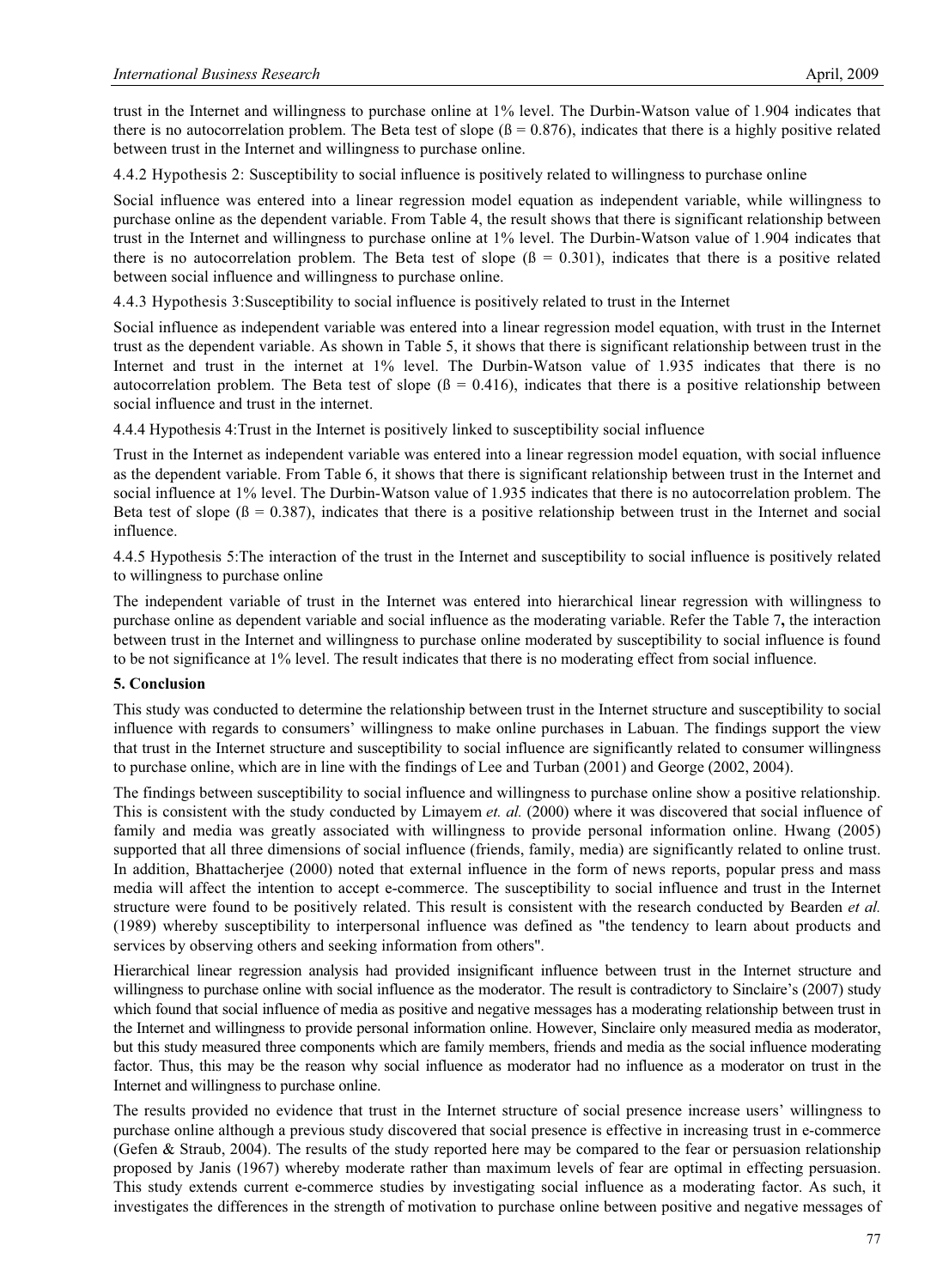media. Although this study finds social influence is not significant as a moderator between trust in the Internet and willingness to purchase online, it provides meaningful insights for researchers and practitioners. Nevertheless, the e-commerce environment is an ever changing environment. Even though this study shows a consistent result from previous studies conducted, the relationship between variables may change from time to time. This may be due to external factors such as the threats of hackers, resulting in fear in users and dampening their intentions and willingness to purchase online.

For future research, the framework model can be expanded with several additional variables that will influence the willingness to purchase online. Examples include the attractiveness and creativity of the e-commerce website to capture user purchases online, as well as the interactivity of the e-commerce website.

#### **References**

Alreck, P. & Settle, R.B. (2002). The hurried consumer: Time-saving perceptions of and catalogue shopping. *Journal of Database Marketing,* 10(1), 25-35.

Babin, B. J., Dardeb, W.R. & Griffen, M. (1994). Work and/or fun: Measuring hedonic and utilitarian shopping value. *Journal of Consumer Research*, 20(4), 644-656.

Battacherjee, A. (2000). Acceptance of e-commerce services: The case of electronic brokerages. *IEEE Transactions on Systems, Man, and Cybernetics - Part A: Systems and Humans,* 30(4), 411-420*.*

Belanger, F., Hiller, J.S. & Smith, W.J. (2002). Trustworthiness in electronic commerce: the role of privacy, security, and site attributes. *Strategic Information Systems,* 11, 245-270.

Belch, G. & Belch, A. (2004) *Advertising and Promotion: An Integrated Marketing Communications Perspective*, USA: McGraw Hill.

Bellman, S., Lohse, G.L. & Johnson, E.J. (1999). Predictors of online buying behavior. C*ommunications of ACM,*  42(12), 32–38.

Bhatnagar, A., Misra, S., & Rao, H.R. (2000). On risk, convenience, and internet shopping behavior. *Communications of the ACM*, 43(11), 98-105.

Chaiken, S. & Eagly, A.H. (1983).Communication modality as a determinant of message persuasiveness and message comprehensibility. *Journal of Personality and Social Psycholog,* 45, 241-256.

Cole, J. I., Suman, M. & Schramm, P. (2003). *The UCLA internet report: Surveying the digital future – year three*. [Online] Available: http://ccp.ucla.edu/pdf/UCLA-Internet-Report-Year-Three.pdf, Retrieved on 15 April 2008.

Crockett, R.O. (2006). Why the web is hitting a wall. Business Week. [Online] Available: http://www.businessweek.com/magazine/content/06 12/b3976103.htm. Retrieved on 15 April 2008.

Dasgupta, P. (1988). Trust as a commodity. In D. Gambetta (Eds.). *Trust: Making and breaking cooperative relations*. New York, USA: B. Blackwell.

Earp & Baumer, D.L. (2006). An experimental economics approach to quantifying online privacy choices. *Information Systems Frontiers*, 8(5), 363-374

Evans, P. & Wurster T. S. (1999). Blown to bits. Boston, MA: Harvard Business School Press.

Friedman, B., Kahn, P.H., & Howe, D.C. (2000). Trust online. *Communications of the ACM,* 43(12), 34-40*.*

FTC (Federal Trade Commission). (2000). Privacy online: Fair information practices in the electronic marketplace: A report to congress. [Online] Available: http://www.ftc.gov/reports/privacy2000/privacy2000.pdf. Retrieved on 10 April 2008.

Gefen, D., & Straub, D.W. (2004). Consumer trust in B2C e-Commerce and the importance of social presence: Experiments in e-Products and e-Services. *Omega: The International Journal of Management Science,* 32(6), 407-424.

Gefen, D., Karahana, E., & Straub, D.W. (2003). Trust and tam in online shopping. *MIS Quarterly*, 27(1), 51-90.

George, J.F. (2002). Influences on the intent to make Internet purchases. *Internet Research,*12(2),165-180.

George, J.F. (2004). The theory of planned behaviour and Internet purchasing. *Internet Research,* 14(3), 198-212.

Hawkins, S., Yen, D.C., & Chou, D.C. (2000). Awareness and challenges of Internet security. *Information Management and Computer Security.* 8(3), 131-143.

Hoffman, D.L., Novak, T.P., & Peralta, M. (1999). Building Consumer Trust Online. *Communications of the ACM,*  42(4), *80-8*5.

Hwang, Y. (2005). An empirical study of online trust and consumer behavior: Cultural orientation, social norms, and personal innovativeness in information technology. *Proceedings of the Twenty-sixth International Conference on*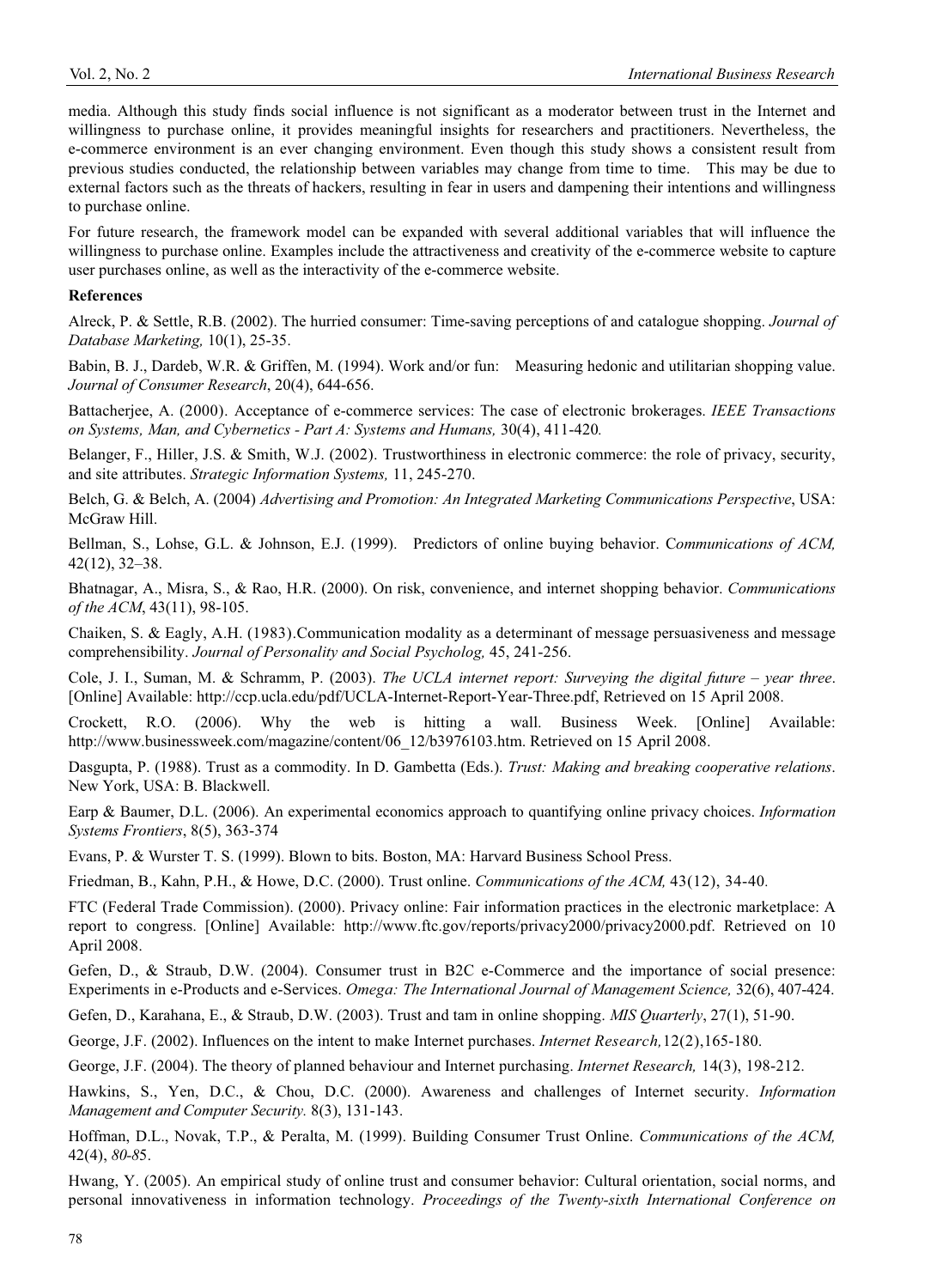*Information Systems,* June 25-28, Las Vegas, Nevada.

Janis, I. (1967). Effects of fear arousal on attitude change: Recent developments in theory and experimental research. In L. Berkowitz, ed. *Advances in Experimental Social Psychology*, New York Academic press, Inc, 3, 166-224.

Jarvenpaa, S.L., Tractinsky, N., & Vitale, M. (2000). Consumer trust in an Internet store. *Information Technology and Management,* 1(1), 45-71.

Khalifa, M., & Limayem, M. (2003). Drivers of Internet shopping. *Communications of the ACM,* 46(12), 233-239.

Kim, K., & Prabhakar, B. (2000). Initial trust, perceived risk, and the adoption of internet banking. *In Proceedings of the 21st International Conference on Information Systems*, 537–543, Brisbane, Queensland, Australia, December 2000.

Kotler, P. (1987). *Marketing decision making: A model building approach*. Holt, Rinehart and Winston, London.

Lee, M.K., & Turban, E. (2001). A trust model for consumer Internet shopping. *International Journal ofElectronic Commerce,* 6(1), 75-91*.*

Lewis, W., Agarwal, R., & Sambamurthy, V. (2003)*.* Sources of Influence on beliefs about information Technology Use: An Empirical Study of Knowledge Workers. *MIS Quarterl,* 27(4), 657-678*.*

Limayem, M., Khalifa, M., & Frini, A. (2000). What Makes Consumers Buy from Internet? A Longitudinal study of online shopping. *IEEE Transactions on Systems, Man, and Cybernetics - Part A: Systems and Humans,* 30(4), 421-432.

Malhotra, N.K., Kim, S.S., & Agarwal, J. (2004)*.* Internet users' information privacy concerns (ILTII'C): The construct, the scale, and a causal model. *Information Systems Research,* 15(4), 336-355.

Maravilla, N. M. (2001). The case of the abandoned shopping carts. [Online] Available: http://www.powerhomebiz.com/vol13/shoppingcarts.htm. Retrieved on 15 April 2008.

McGuire, W. J. (1968). Personality and attitude change: An information processing theory. In A. G. Greenwald, T. C. Brock, and T. M. Ostrom (eds.), *Psychological foundations of attitudes*. San Diego, CA: Academic Press.

McKnight, D. H. & Chervany, N. L. (2001) What Trust means in e-Commerce customer relationships: An interdisciplinary conceptual typology. *International Journal of Electronic Commerce*, 6(2), 35-59.

Meinert, D.B., Peterson, D.K., Criswell, J.R. & Crossland, M.D. (2006). Privacy policy statements and consumer willingness to provide personal information. *Journal of Electronic Commerce in Organizations*, 4(1), 1-17.

Noteberg, A., Christiaanse, E. & Wallage, P. (2003). Consumer trust in electronic channels. *E-Service Journal,* 2(2), 46-67.

Pandya, A. & Dholakia, N. (2005). Conceptualizing B2C business as a new category of services. *Journal of Electronic Commerce in Organizations*, 3, 2, 68-81.

Pennington, R., Wilcox, H.D. & Grover, V. (2003). The Role of System Trust in Business-to-Consumer Transactions. *Journal of Management Information Systems,* 20(3), 197-236.

Petty, R.E. & Cacioppo, J.T. (1986). *Communication and persuasion: Central and peripheral routes to attitude change.* New York: Springer-Verlag.

Pollach, L. (2006). Privacy statements as a means of uncertainty reduction in WWW interactions. *Journal of Organizational and End User Computing,* 18,(1), 23-49.

Quelch, J.A. & Klein, L.R. (1996). The Internet and international marketing. *Sloan Management Review,* 37(3), 60-75.

Ramaswami, S., Strader, T. & Brett, K. (2001). Determinants of online channel use for purchasing financial products. *International Journal of Electronic Commerce*, 5(2), 95-118.

Ratchford, B., Telukdar, D. & Lee, M.S. (2001). A model of consumer choice of the Internet as an information source. *International Journal of Electronic Commerce*, 5(3), 7-22.

Ratnasingham, P. & Pavlou, P.A. (2003). Technology trust in Internet-based interorganizational electronic commerce. *Journal of Electronic Commerce in Organizations,* 1(1), 17-41.

Retrieved on 5 April 2008.

Roberts, P. (2004). Gartner: Consumers Dissatisfied with Online Security. *Computerworld.* [Online] Available: http://www.computerworld.com/securitytopics/security/story/0,10801,98083,OO.html.

Rombel, A. (2005). The world's best Internet banks, 2005, *Global Finance*, 19, 8, 31-34.

Rosen, K. T. & Howard, A.L. (2000). E-Retail: Gold rush or fool's gold? *California Management Review*, 42(3), 72-100.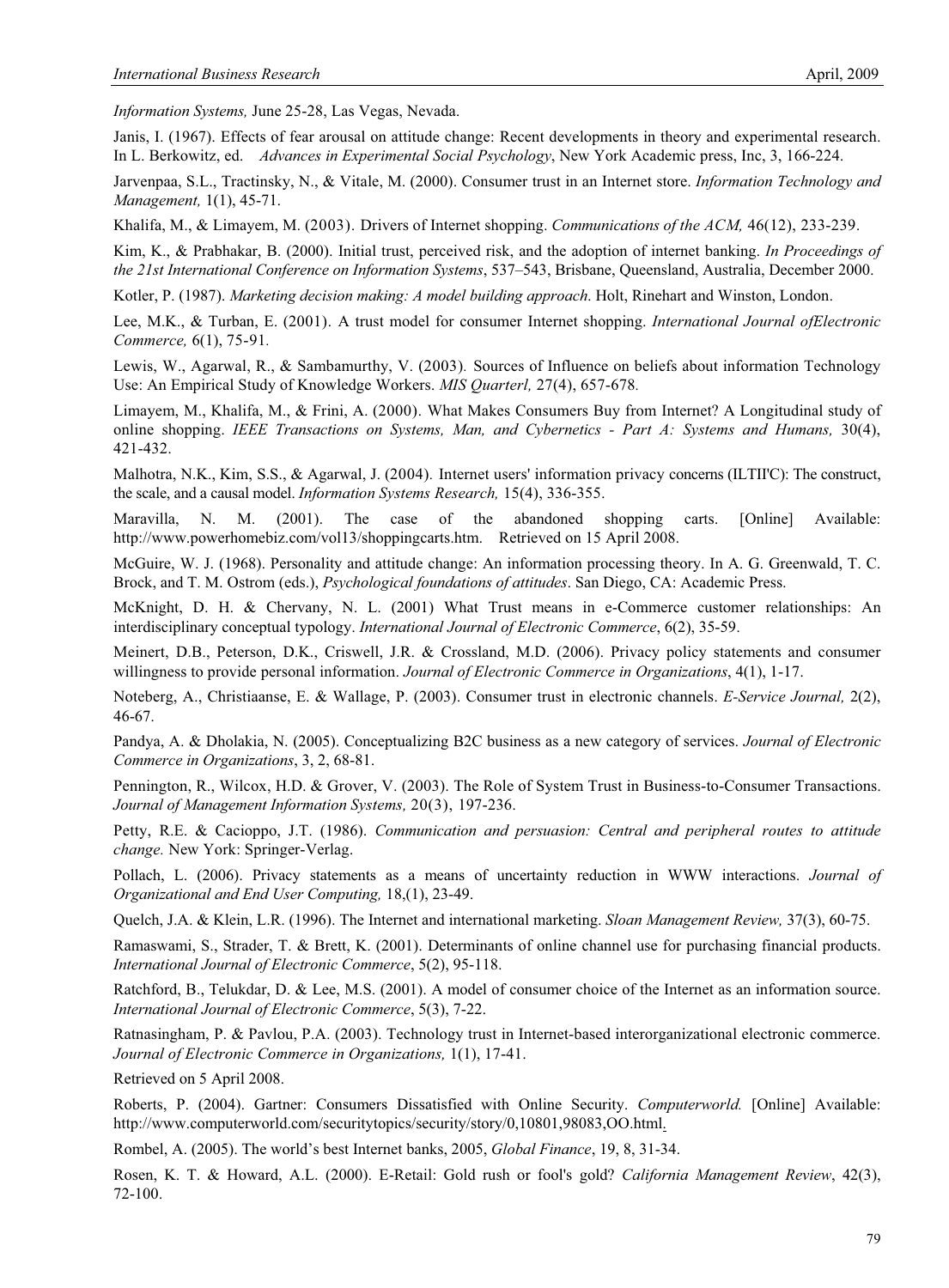Salam, A.F., Rao, H.R. & Pegels, C.C. (2003). Consumer-perceived risk in eCommerce transactions. *Communications of the ACM*, 46(12), 325-331.

Shneiderman, B. (2000). Designing trust into online experiences. *Communications of the ACM,* 43(12), 57-59.

Sinclaire, J.K. (2007). Initial trust formation in B2C E-Commerce: The effects of social influence and artifacts of institutional trust and social presence on willingness to provide personal information online. Thesis for Master. The University of Memphis.

Sinclaire, J.K., Wilkes, R.B. & Simon, J.C. (2006). Internet transactions: Perceptions of personal risk. *International Journal of Networking and Virtual Organizations*, 3(4), 425-437.

Smith, H.J., Milberg, S.J. & Burke, S.J. (1996). Information privacy: Measuring individuals' concerns about organizational practices. *MIS Quarterly,* 20(2), 167-196.

Taylor, S. & Todd, P.A. (1995). Understanding information technology usage: A test of competing models. *Information Systems Research,* 6(2), 144-176.

Vellido, A., Lisboa, P.J.G. & Meehan, K. (2002). Characterizing and segmenting the on-line customer market using neural networks. In E-Commerce and Intelligent Methods. Heidelberg: Springer-Verlag, 101-119.

Vijayasarathy, L.R. (2002). Product characteristics and Internet shopping intentions. *Internet Research,* 12(5), 411–426.

Wolfinbarger, M. & Gilly, M. (2000). Shopping online for freedom, control, and fun. *California Management Review,*  43(2), 34-56.

Zwass, V. (2003). Electronic commerce and organizational innovation: Aspects and opportunities. *International Journal of Electronic Commerce*, 7(3), 7-37.

#### **Notes**

Note 1. Labuan comprises one main island and six other smaller ones covering an area of 92 sq. km. It is located off the coast of East Malaysia. The population of Labuan is about 80,000.

| Variables                      | No. of Items | No. of Items used | Cronbach's Alpha |
|--------------------------------|--------------|-------------------|------------------|
| All Variables                  |              |                   | 0.901            |
| Trust in Internet              |              |                   | 0.877            |
| Social Influence               |              |                   | 0.771            |
| Willingness to Purchase Online |              |                   | 0.939            |

Table 1. Cronbach's Alpha for Variables

Table 2. Means and Standard Deviation

| Variables                      |      | Mean   | <b>Standard Deviation</b> |
|--------------------------------|------|--------|---------------------------|
| Trust in Internet              | 115. | 2.7217 | 0.85952                   |
| Social Influence               |      | 2.4812 | 0.92422                   |
| Willingness to Purchase Online |      | 2.7983 | .07099                    |

Table 3. Willingness to Purchase Online and Trust in the Internet

| Variable                 | $R^2$ | Standardized<br><b>BETA</b><br>Coefficients | Unstandardized<br><b>BETA</b><br>Coefficients | <b>SIG</b> | Durbin-Wats<br>on |
|--------------------------|-------|---------------------------------------------|-----------------------------------------------|------------|-------------------|
| Trust In The<br>Internet | 0.498 | 0.876<br>0.706                              |                                               | $0.000**$  | 1.913             |

Notes: \*(\*\*) denotes rejection of the null hypothesis and significance at the 5%(1%) level.